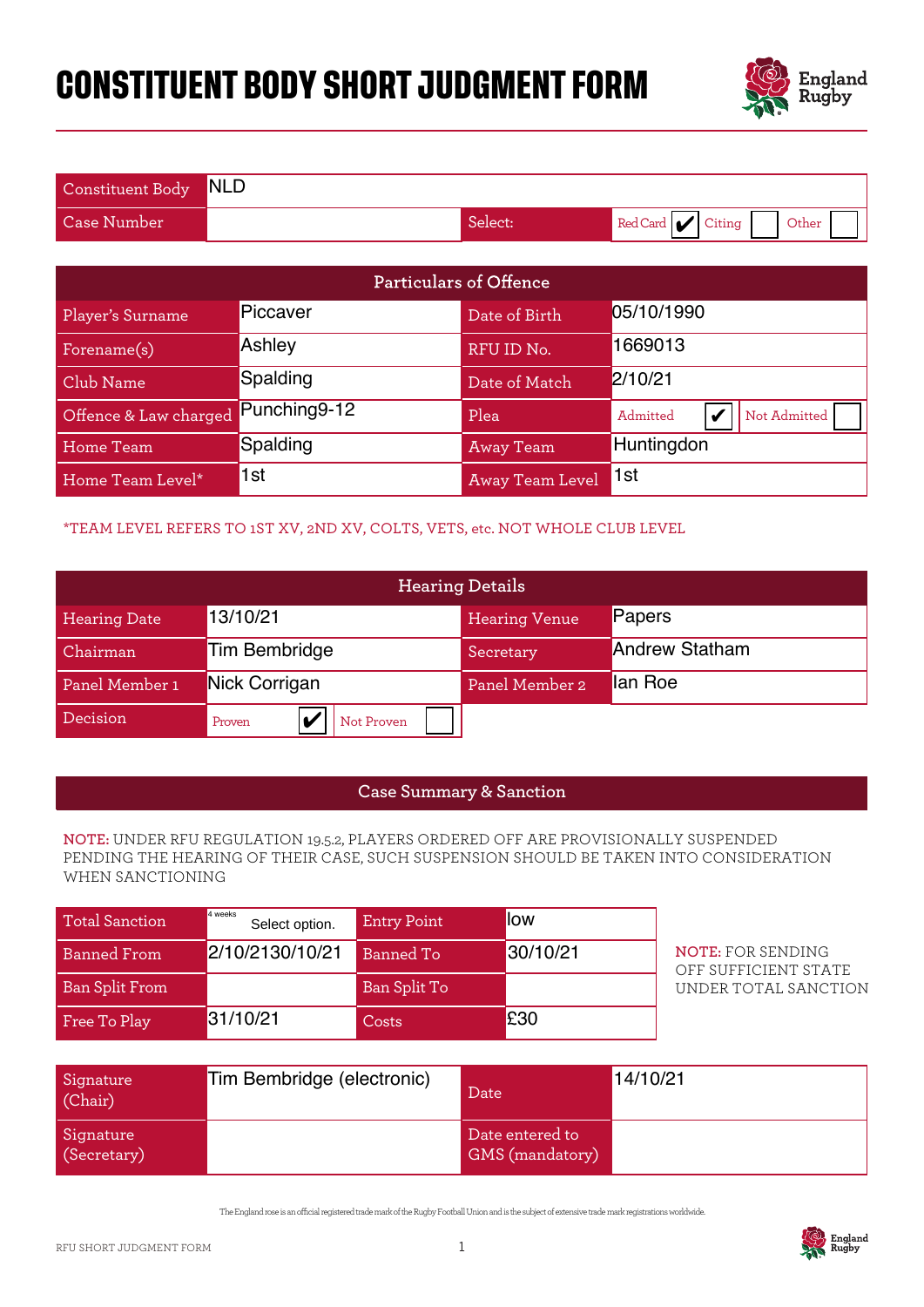|                                                                                                                                                 |                        | Assessment of Offence (Regulation 19.11.8)                                                                                                                                            |                     |  |
|-------------------------------------------------------------------------------------------------------------------------------------------------|------------------------|---------------------------------------------------------------------------------------------------------------------------------------------------------------------------------------|---------------------|--|
| PLEASE TICK APPROPRIATE BOX:                                                                                                                    | Intentional 19.11.8(a) |                                                                                                                                                                                       | Reckless 19.11.8(b) |  |
| Nature of actions 19.11.8(c)                                                                                                                    |                        | Existence of provocation 19.11.8(d)                                                                                                                                                   |                     |  |
| single punch to opponents stomach                                                                                                               |                        | Player states he was reacting to a grab of his<br>genitals With the exception of the referee's<br>statement that the player briefly called out in<br>pain we have no evidence of this |                     |  |
| Whether player retaliated 19.11.8(e)                                                                                                            |                        | Self-defence 19.11.8(f)                                                                                                                                                               |                     |  |
| See d                                                                                                                                           |                        | None possible reaction to an offence against<br><b>l</b> him                                                                                                                          |                     |  |
| Effect on victim $19.11.8(g)$                                                                                                                   |                        | Effect on match 19.11.8(h)                                                                                                                                                            |                     |  |
| Non recorded                                                                                                                                    |                        | Spalding played the last 5 minutes of the match<br>1 player down but the score line indicates it had<br>little effect                                                                 |                     |  |
| Vulnerability of victim 19.11.8(i)                                                                                                              |                        | Level of participation/premeditation 19.11.8(j)                                                                                                                                       |                     |  |
| May not have been expectiing a punch and the<br>punch struck a less vunerable area of his body.<br>Victim remained vunerable to a lesser extent |                        | Full participation though it was a possible<br>reaction rather than pre-meditated                                                                                                     |                     |  |
| Conduct completed/attempted 19.11.8(k)                                                                                                          |                        | Other features of player's conduct 19.11.8(l)                                                                                                                                         |                     |  |
| 1 single punch Completed                                                                                                                        |                        | Left the field imediatley Pleaded guilty at clubs<br>hearing                                                                                                                          |                     |  |
| Entry point number                                                                                                                              |                        |                                                                                                                                                                                       |                     |  |
| Top End*                                                                                                                                        | Mid-Range              |                                                                                                                                                                                       | 2 weeks<br>Low End  |  |

## **NOTE:** STATE NUMBER OF WEEKS OR MATCHES ENTRY POINT FOR OFFENCE

\*If top end, the Panel should identify an entry point between the top end and the maximum sanction (19.11.9) as set out in Appendix 2

In making the above assessment, the Panel should consider the RFU Practice Note as set out in Appendix 5 to Regulation 19. Significant weight should be given to RFU regulation 19.11.8(a), 19.11.8(h) and 19.11.8(i).

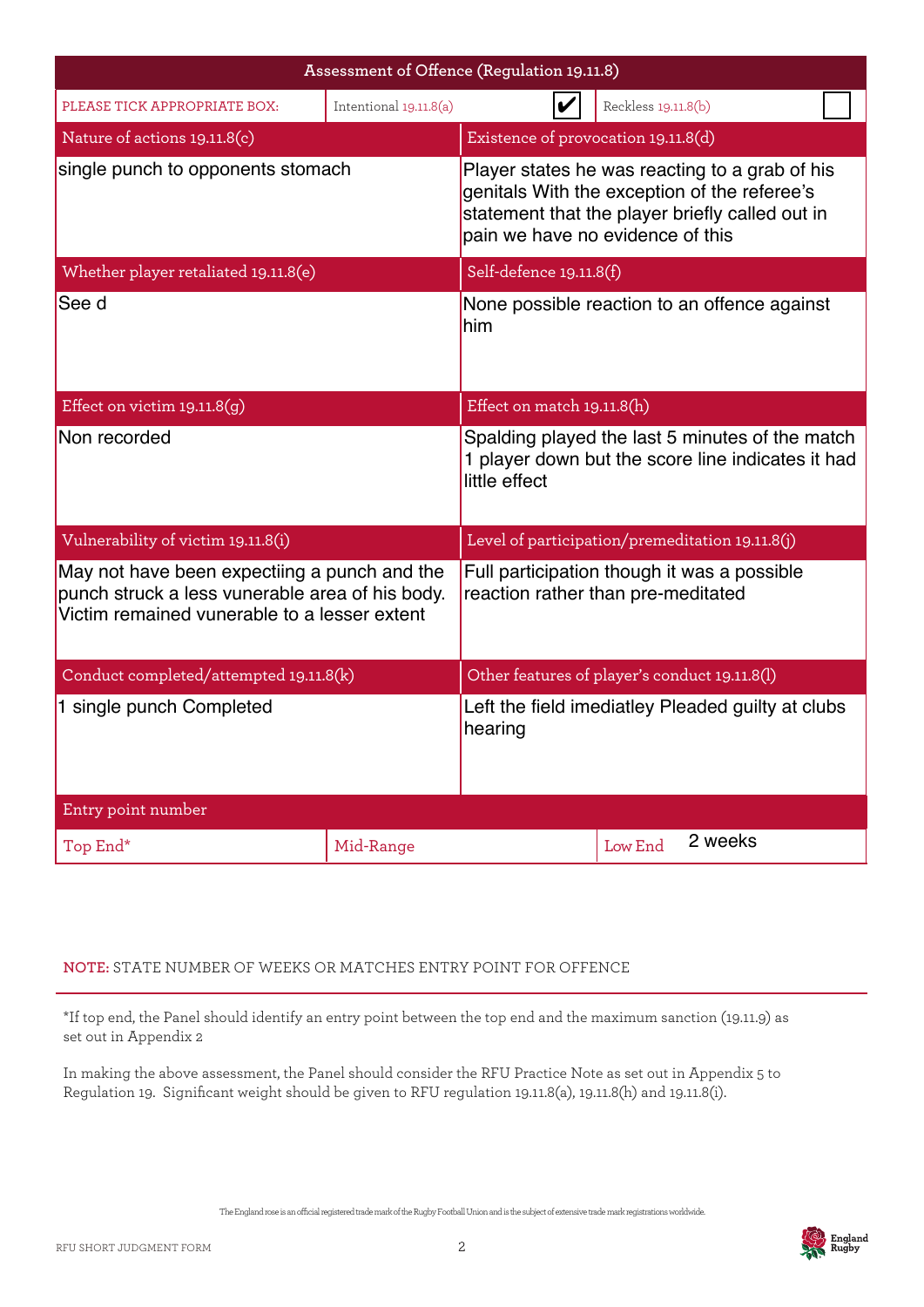| Reasons for Entry Point |
|-------------------------|
|                         |
|                         |
|                         |
|                         |
|                         |

| Mitigating Factors (Regulation 19.11.10)                                                                                                                                                                                                                                                                                                                |                                                                              |  |  |
|---------------------------------------------------------------------------------------------------------------------------------------------------------------------------------------------------------------------------------------------------------------------------------------------------------------------------------------------------------|------------------------------------------------------------------------------|--|--|
| Acknowledgement of guilt 19.11.11(a)                                                                                                                                                                                                                                                                                                                    | Player's disciplinary record/good character 19.11.11(b)                      |  |  |
| Whilst not apologising player left the field<br>immediatley and it is documented shared a drink<br>with the victim afterwards.                                                                                                                                                                                                                          | Poor                                                                         |  |  |
| Youth & inexperience of player 19.11.11(c)                                                                                                                                                                                                                                                                                                              | Conduct prior to and at hearing 19.11.11(d)                                  |  |  |
| None                                                                                                                                                                                                                                                                                                                                                    | Good                                                                         |  |  |
| Remorse & timing of remorse 19.11.11(e)                                                                                                                                                                                                                                                                                                                 | Other off-field mitigation 19.11.11(f)                                       |  |  |
| Mr Piccaver expressed remorse for his actions<br>on the day with an apology to the referee after<br>the game and with a hand-shake with his co-<br>offender after the game. The Huntingdon player<br>admitted his wrong doing in grabbing Mr<br>Piccaver's genitals and also apologised. Both<br>players shared a discussion and a drink<br>afterwards. | Stated as "considerable" contribution to the club<br>but no deatils provided |  |  |

Number of weeks deducted: 0

**NOTE:** SUBJECT TO REGULATION 19.11.13, A DISCIPLINARY PANEL CANNOT APPLY A GREATER REDUCTION THAN 50% OF THE RELEVANT ENTRY POINT SUSPENSION

The England rose is an ocial registered trade mark of the Rugby Football Union and is the subject of extensive trade mark registrations worldwide.